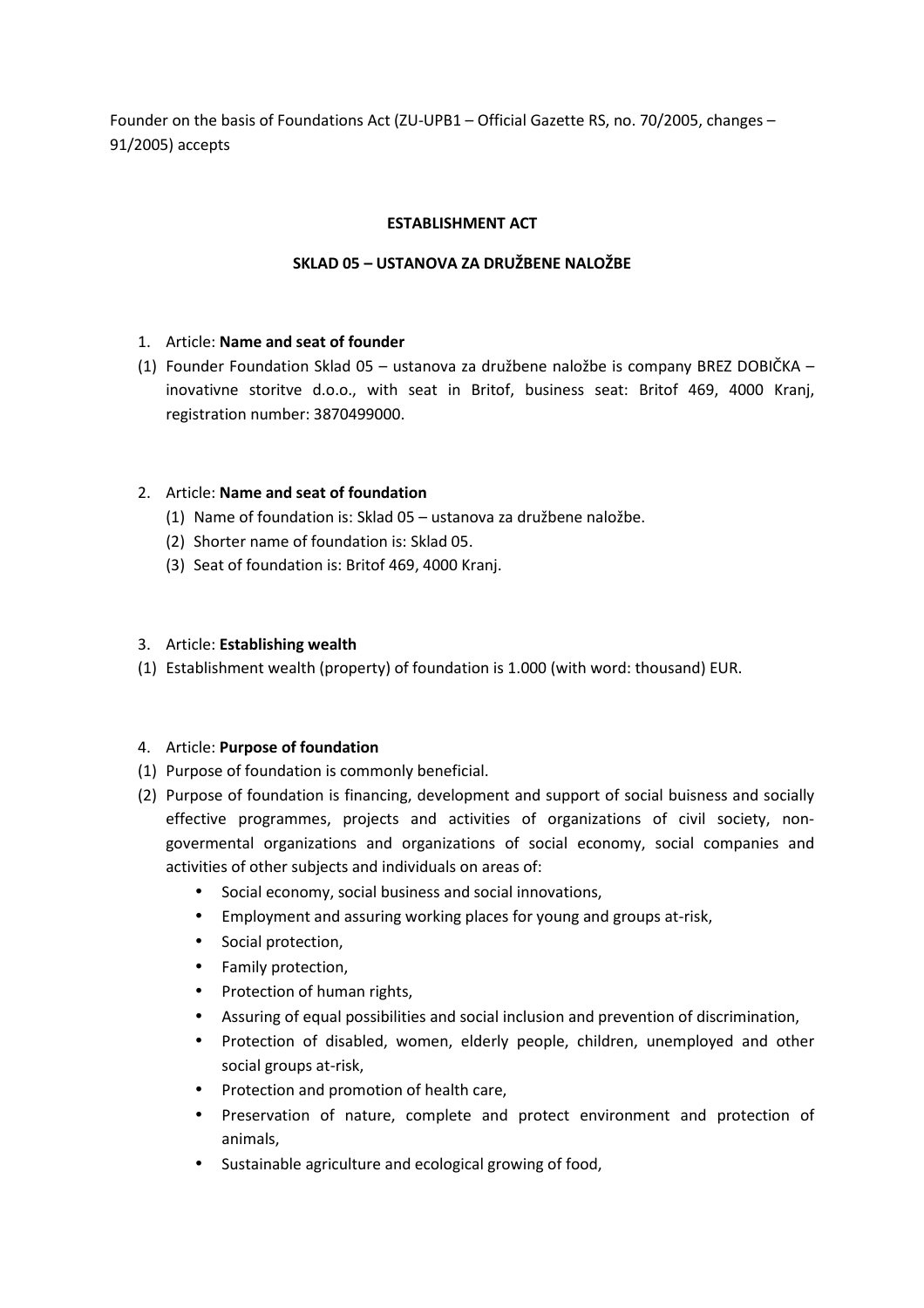- Sustainable and social turism,
- Culture, technological culture and preservation of cultural, technological and natural heritage,
- Amateur sport and physical culture, which purpose is recreation and socialization,
- Science, research, education and upbringing,
- Stimulation of use of regenerative energy and development of green economy,
- Social and right trade,
- Youth work,
- Rescuing and protection,
- Stimulation of development of local communities,
- Provision of solidar help between people,
- Volunteering,
- Law, advocature and alternative dispute resolution,
- Humanitarian activities,
- Other activities with social effective effect.
- (3) Majority purpose of activity of foundation is field of social protection.
- (4) Foundation will reach its purpose with:
	- Financing in form of non-refundable assets (donation), investing, microloan, hybrid credits, guarantee, warrants and different investments in activities with social beneficial effects, which are performed by organizations of civil society, nongovermental organizations, organizations of social economy, social companies and other subjects and individuals;
	- Providing assets and developing innovative methods and services of financing social beneficial activities (effective programms, public-private partnership, systems of rounding, ethical and sustainable banking, investing with social effect etc.);
	- Providing assets for financing infrastructure, supportive environment and acquirement of knowledge for innovative sustainable financing (social financial exchange, financial and social incubators, socially excellent places, use of informative communication technology, systems of quality and evaluation etc.)
	- Providing other forms of financial support for reaching goals (awards, contests, scholarships etc.)
	- Support of iniative and collaboration of shaping strategical politics, rules, measures and activities for reaching inspiring social, political, legal and financal environment.

# 5. Article: **Foundation's board**

- (1) Foundation is managed by board, which has at least three and maximum seven members.
- (2) Members of board are named by founder of foundations. Candidates for members of board must give preliminary consensus for membership in board. Membership period of members is 4 years. Members can be again elected.
- (3) Aim of board is to care about carrying out of purpose of foundation, represent the foundation and practise other tasks under the legislation, this act and rules of foundation.
- (4) Board is leaded by president of foundation, elected by members of board among theirselves.
- (5) Board makes a decision with majority of members if rules of foundation does not determine in other way. If result is unstead, the voice of president decides.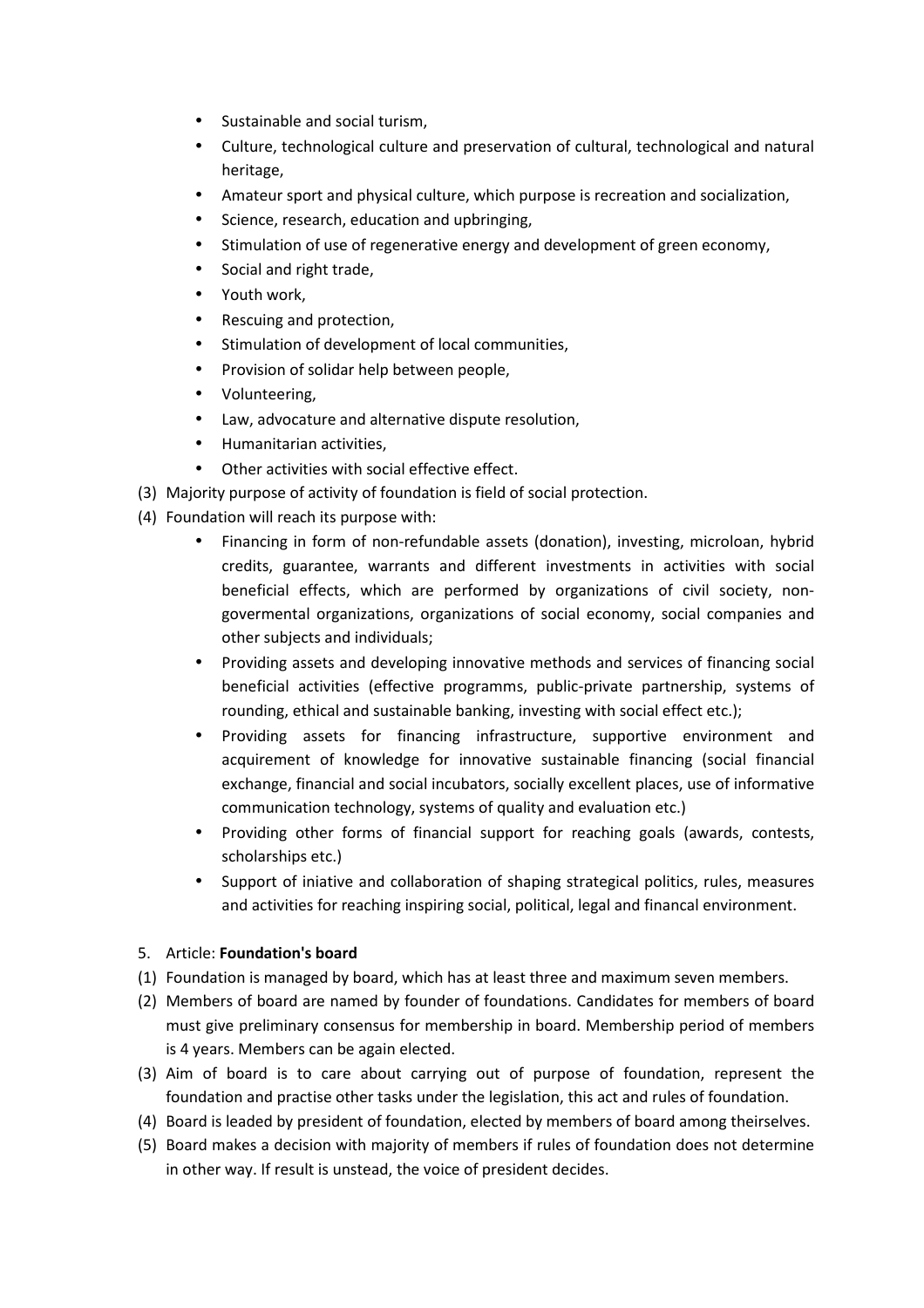- (6) Member of board is not allowed to decide about mattes, in which parties are member themself, his spouse or relatives to third knee.
- (7) Members of board may get reimbursement or awads under the legislation. Awarding members is arrange in rules of foundation.
- (8) If board doesn't practise tasks under legalislation, this act or rules, founders or donators can suggest forehand discharge of member of board.
- (9) In case when member of board does not work on the basis of interest of foundation, founder or donators can suggest forehand discharge of member of board.
- (10)About discharge of board or of member of board, decise authority for foundations.

# 6. Article: **Procuration**

- (1) Foundation is represented by president of foundation under he law, this act and rules of foundation.
- (2) Under the rules of foundation president may transfer part of his powers to other person, which have contract with foundation.

# 7. Article: **Other authorities of foundation**

(1) Foundations can have other authorities. Formation, competences and tasks, membership period and way of appointment other authorities are given in rules of foundation.

#### 8. Article: **Revenue of foundation**

- (1) Foundation will assets for reaching purpose assure in next ways: with acquiring assets of tax obligors from tax facilities and tax arrangement, with investments social investors, with managing with establishing property, with gifts, from irremeable assets (donations, dotations, subventions), with revenues of carrying out activity and in other legally acceptable ways.
- (2) Revenues of foundation can be used only for deducement of purpose of foundation and for business of foundation.

# 9. Article: **Change of seat of purpose of foundation**

- (1) Name, seat or purpose of foundation can change board of foundation with consensus of founder.
- (2) Change is valid only, when consensus of authorities for foundation is given.

#### 10. Article: **Rules of foundation**

- (1) Foundation has rules, which edit organization of foundation, authorities of foundation, rules about appointment of new members of board, rules regarding changing of decision, articles about management and procuration of foundarion and way of dispose of revenues.
- (2) Rules are accepted by founder in 30 days after consensus to act of establishment.
- (3) Board can change rules only with consensus of founder of foundation.